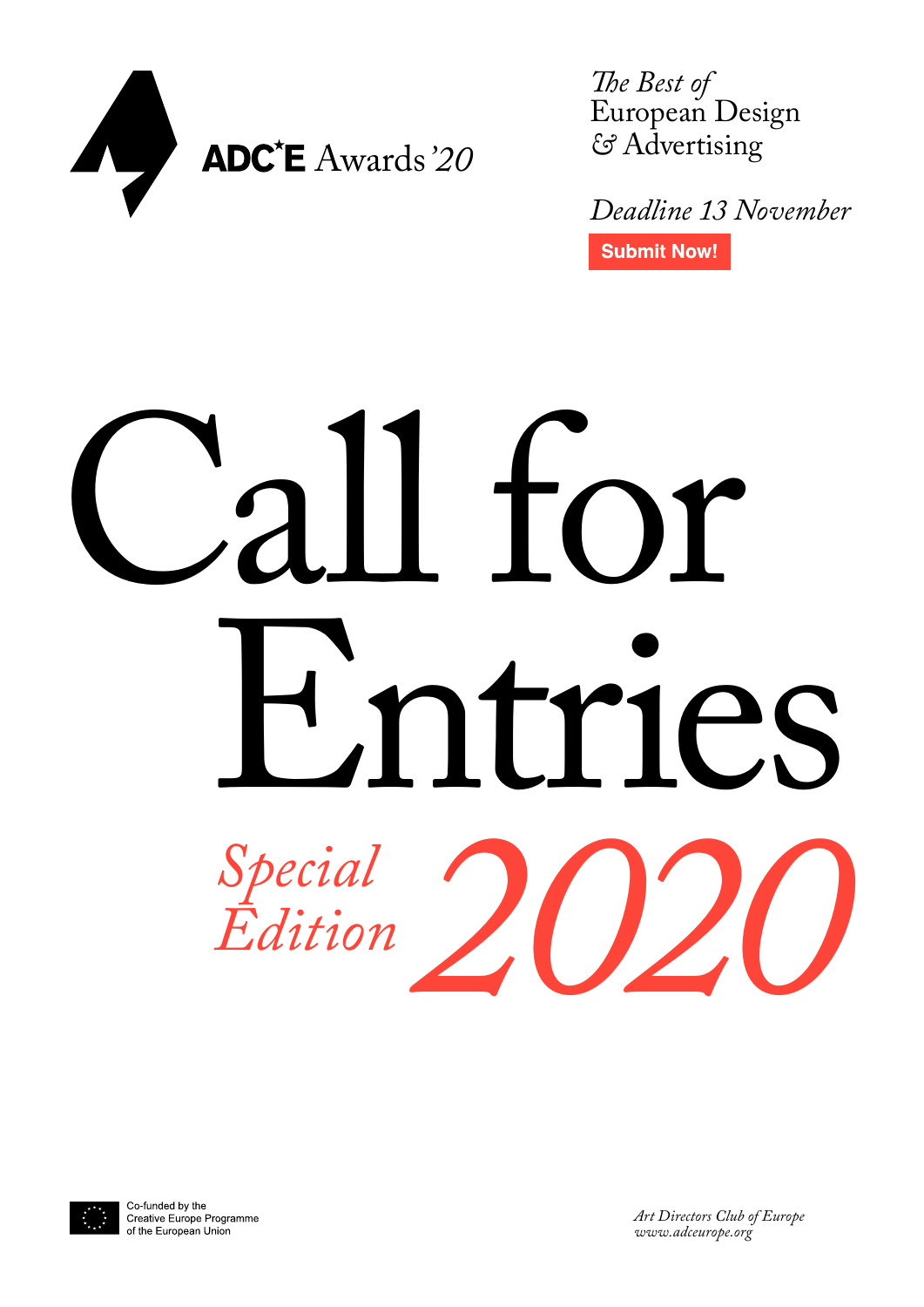

### Welcome to the 29th edition of the ADCE *Best of European Design and Advertising Awards*

The ADCE Awards is the only award scheme in the world to bring together the best of European awardwinning work under one competition. Participation in the ADCE Awards is exclusively granted to works that have been recognized at a national level offering them international visibility and promotion.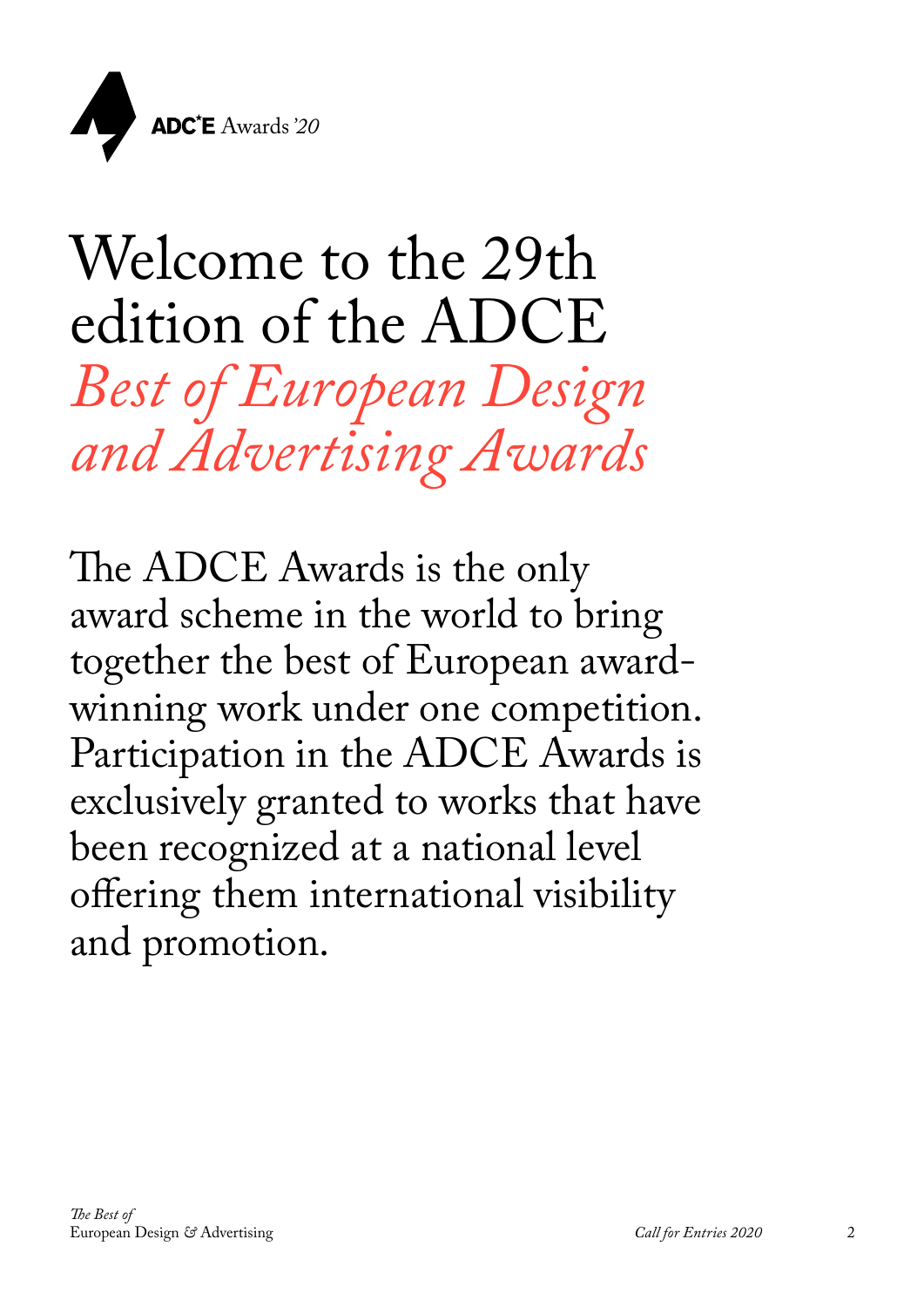

### Special edition

In times of changes and difficulties, creativity is more vital than ever and, despite these Covid-19 unprecedented circumstances, ADCE still calls for the celebration of the best works achieved across Europe over the last year and maintains the yearly legacy it started in 1990.

For that reason, ADCE is proposing different solutions to keep on rewarding the best work and also adapting to the exceptional situation we are all facing: the ADCE judging will take place online (only a few categories of Graphic Design might be judged physically) and **entry fees will be reduced a 50%** in order to encourage the participation of as many local winners as possible and avoid stressing the economic situation of the agencies and studios.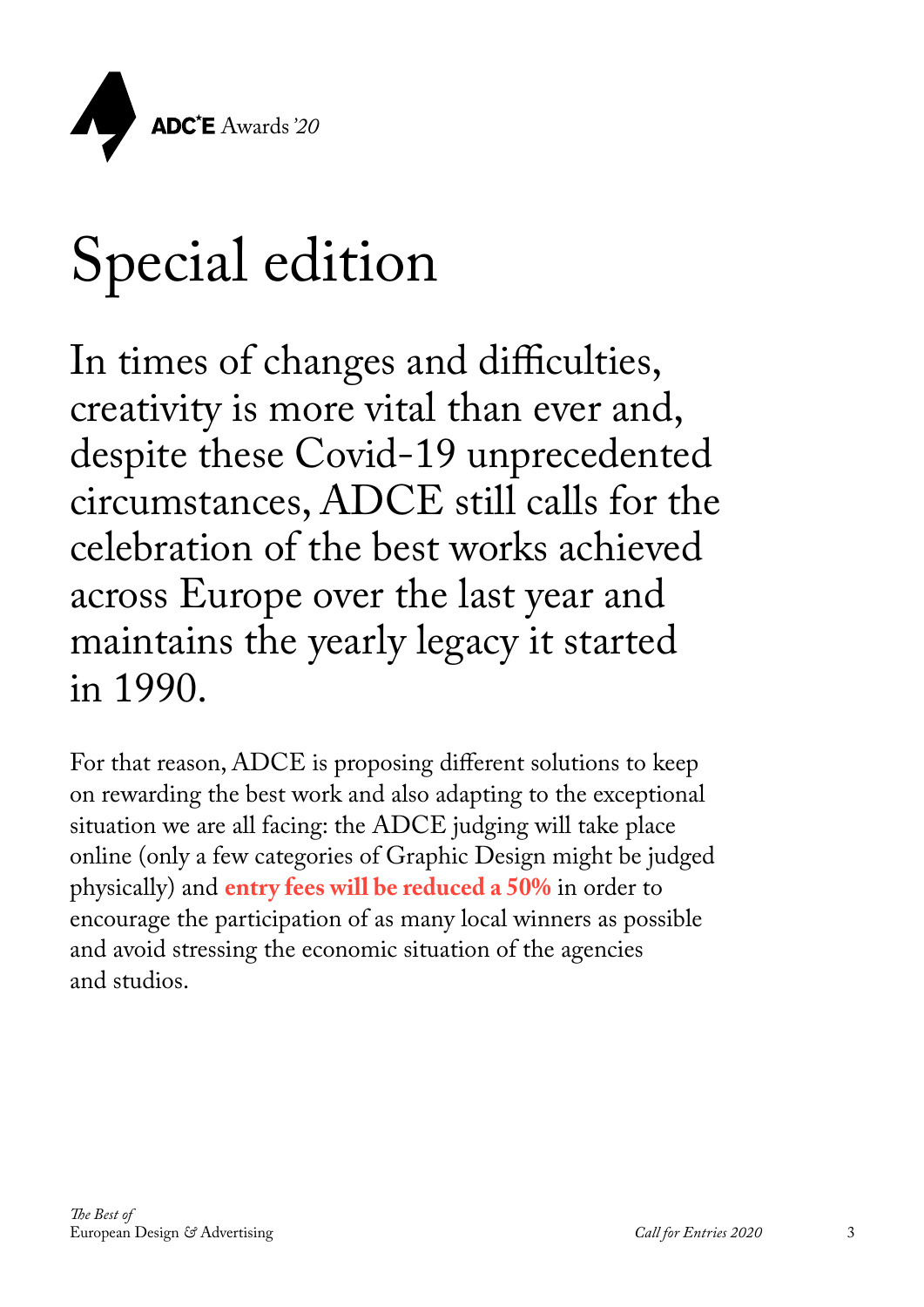

| $5 - 7$   |
|-----------|
| $8 - 9$   |
| <i>10</i> |
| $11 - 15$ |
| <i>16</i> |
| 17        |
| <i>18</i> |
| 19        |
| <i>19</i> |
| <i>20</i> |
|           |

\*Due the Covid-19 exceptional circumstances the ADCE Awards judging is planned to take place online for the first time ever (except a few Design categories), and entry fees will have a discount of -50%.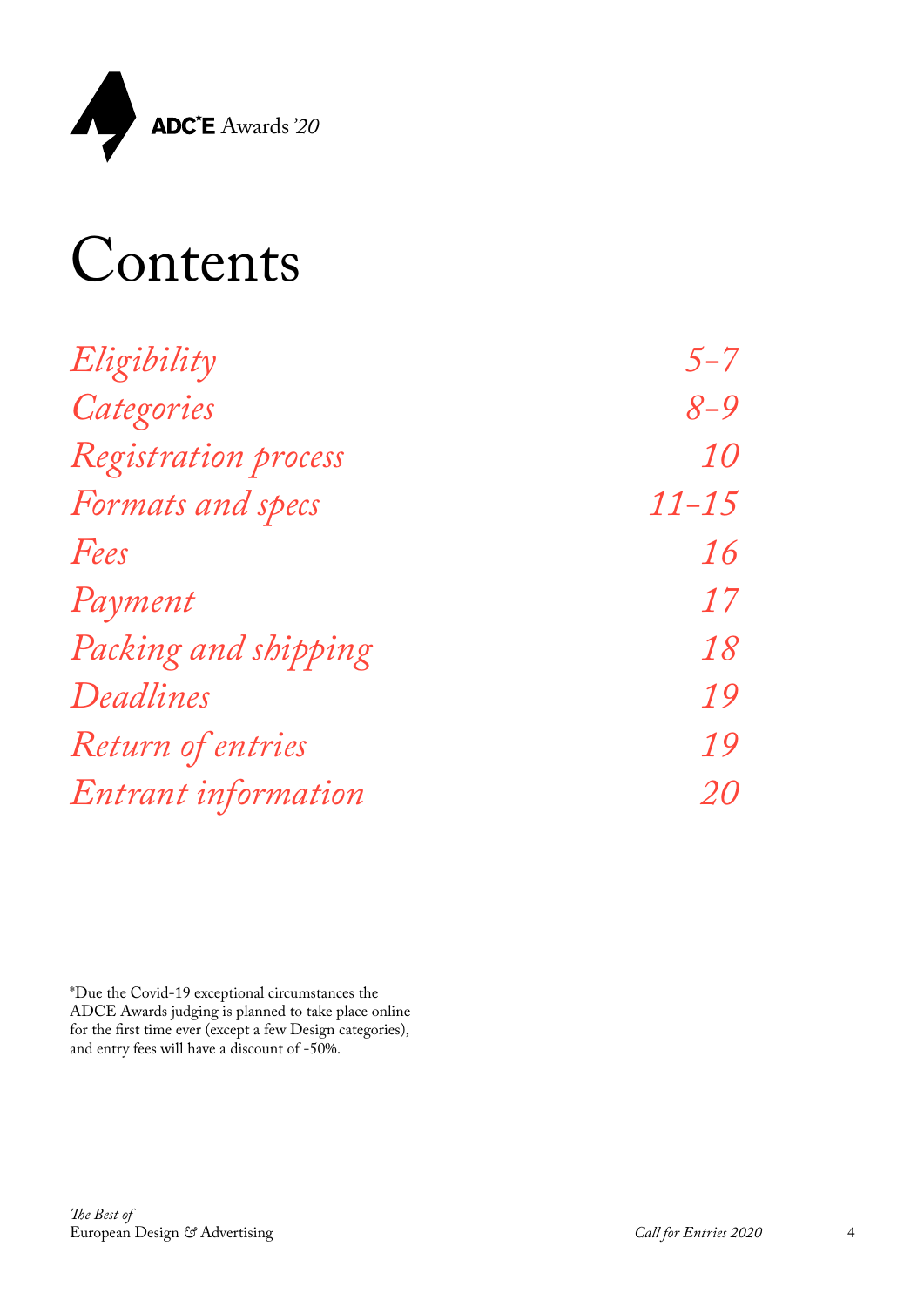

*Eligibility*

### *ADCE Members*

Winners of ADCE affiliated national clubs responsible for their respective country's premier award competition are eligible to participate under the following advantageous conditions:

- · Free entry for Gold Award winners from the national competitions.
- · Reduced entry fee for locally awarded Silver, Bronze and/or Shortlist *(for fees, see page 16).*

### *Note:*

- 1. All submitted entries will be verified for eligibility with local competition organizers.
- 2. Because some national member clubs now include international sections in their awards schemes, please note that: **work cannot be submitted when it has not been produced in the country where it has been awarded.**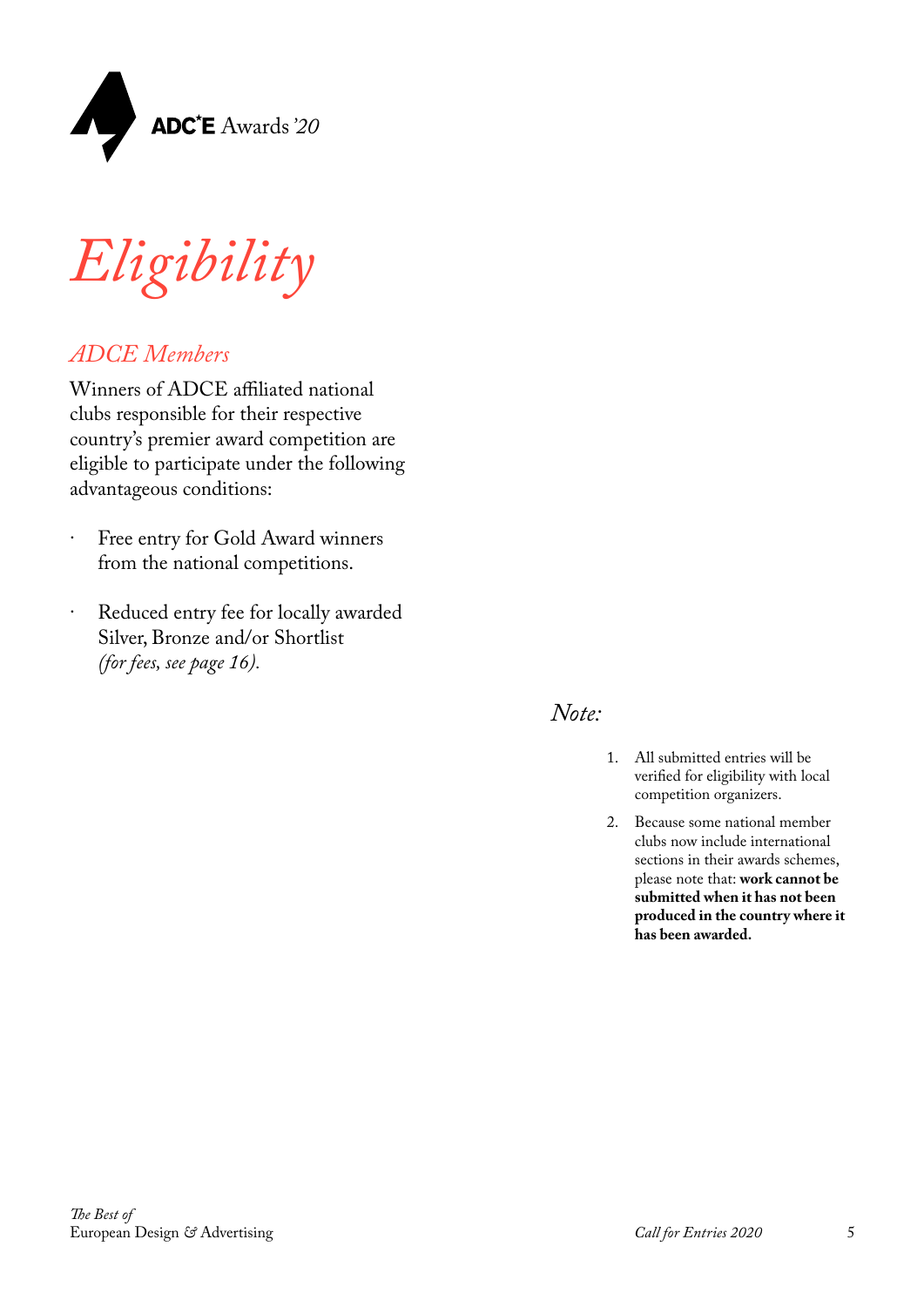

### *ADCE member Competitions and Awards' Shows*

Local winners from the latest edition of the following national competitions are eligible to participate at the ADCE Awards.

| Austria               | <b>CCA</b> - Venus Awards                                   |
|-----------------------|-------------------------------------------------------------|
| Croatia               | Art Directors Club Croatia - ADC Awards                     |
| Cyprus                | The Cyprus Creative Club - Pygmalion Awards                 |
| <b>Czech Republic</b> | ADC Czech Republic - Creative Awards                        |
| Estonia               | ADC Estonia - ADC Disainiauhinnad - Kuldmuna                |
| Finland               | Grafia - Vuoden Huiput                                      |
| Georgia               | ADC Georgia - AD Black Sea Festival (only Georgian winners) |
| Germany               | Art Directors Club Deutschland - ADC Wettbewerb             |
| Greece                | Ebge Awards                                                 |
| <b>Iceland</b>        | FÍT - FÍT Keppnina                                          |
| <b>Ireland</b>        | Institute of Creative Advertising and Design - ICAD Awards  |
| <b>Italy</b>          | Art Directors Club Italiano - ADCI Awards                   |
| Latvia                | Latvian Art Directors Club - LADC Awards                    |
| Lithuania             | Lithuanian Design Association - ADC*LT Awards               |
| Portugal              | Clube de Criativos de Portugal - Festival CCP               |
| Romania               | Art Directors Club Romania - ADC*RO Top 3                   |
| Russia                | Art Directors Club Russia - ADCR Awards                     |
| Slovakia              | Art Directors Club Slovakia - Zlatý Klinec                  |
| Slovenia              | ADC Slovenia - SOF                                          |
| Spain                 | ADG-FAD - Laus Awards                                       |
|                       | Club de Creativos - Premios c de c                          |
| Switzerland           | ADC Switzerland - ADC Awards                                |
| <b>United Kingdom</b> | D&AD - D&AD Awards (only UK winners)                        |
| <b>Ukraine</b>        | Art Directors Club Ukraine - ADC*UA Awards                  |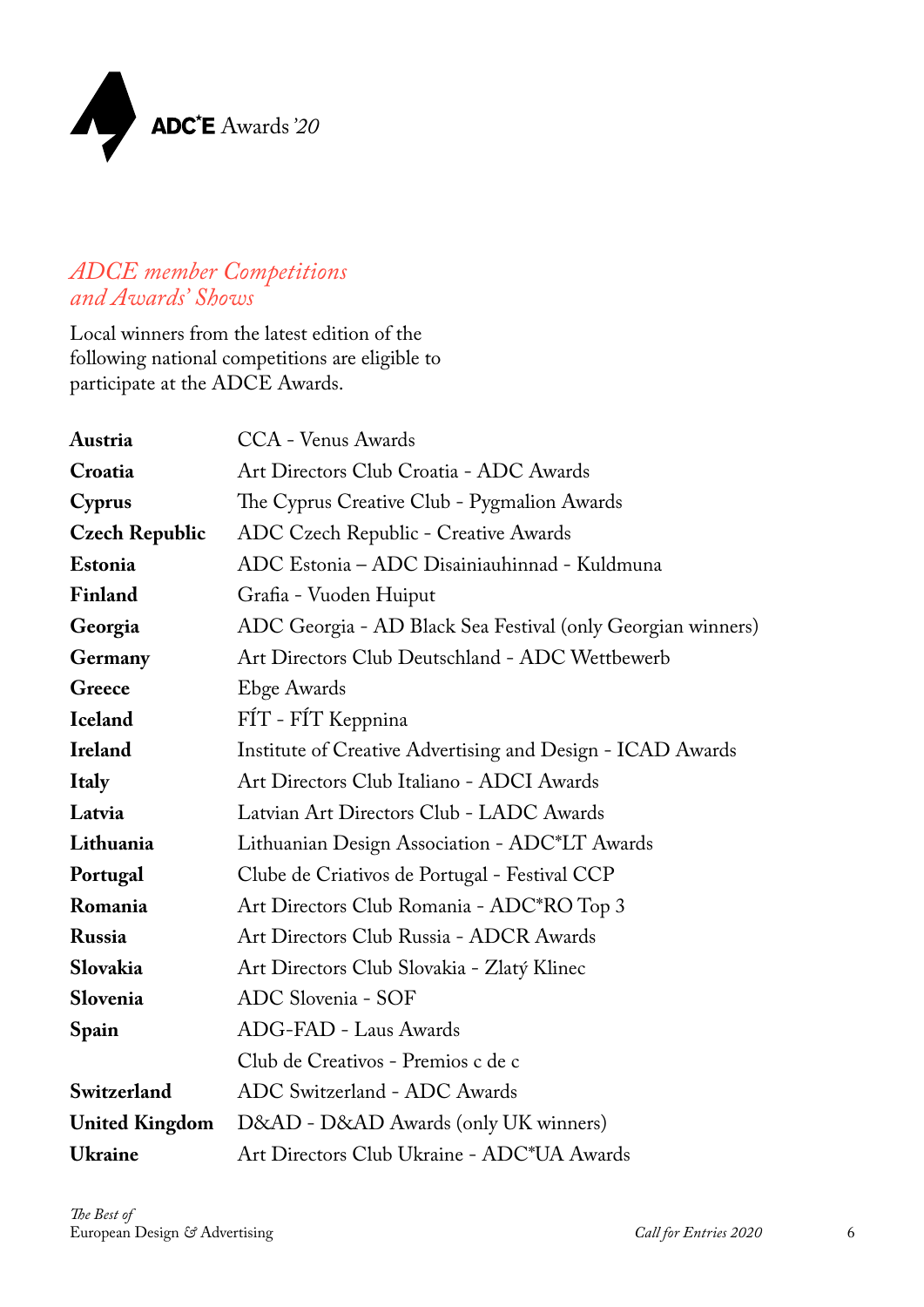

*Eligibility*

### *ADCE Non-Members*

The Art Directors Club of Europe welcomes the participation of winners from non-member European national associations responsible for the country's premier competitions.

National Gold, Silver, and Bronze, as well as shortlist, are eligible to participate in the ADCE Awards *(for fees, see page 16).*

### *Non-member Eligible Competitions and Awards' Shows*

Local winners from the latest edition of the following national competitions listed below, are eligible to participate in the ADCE Awards.

- 1. All submitted entries will be verified for eligibility with local competition organizers.
- 2. Because some national member clubs now include international sections in their awards schemes, please note that: **work cannot be submitted when it has not been produced in the country where it has been awarded.**

| Armenia            | AD Black Sea Festival (Armenian winners only)                  |                |
|--------------------|----------------------------------------------------------------|----------------|
| <b>Belgium</b>     | Creative Belgium - CBA (Creative Belgium Awards)               |                |
| Denmark            | <b>Creative Circle Awards</b>                                  |                |
| France             | Le Club des DA Awards                                          |                |
|                    | Cristal Awards (French winners only)                           |                |
| Hungary            | Golden Blade Awards                                            |                |
| <b>Netherlands</b> | <b>ADCN</b> Awards (Lampen)                                    |                |
| Norway             | Kreative Forum - Gullblyanten<br>Grafill - Visueltkonkurransen |                |
| Poland             | Konkurs KTR                                                    | *If your local |
| Sweden             | Guldägget                                                      | listed above,  |

1 competition is not please contact us to check about eligibility.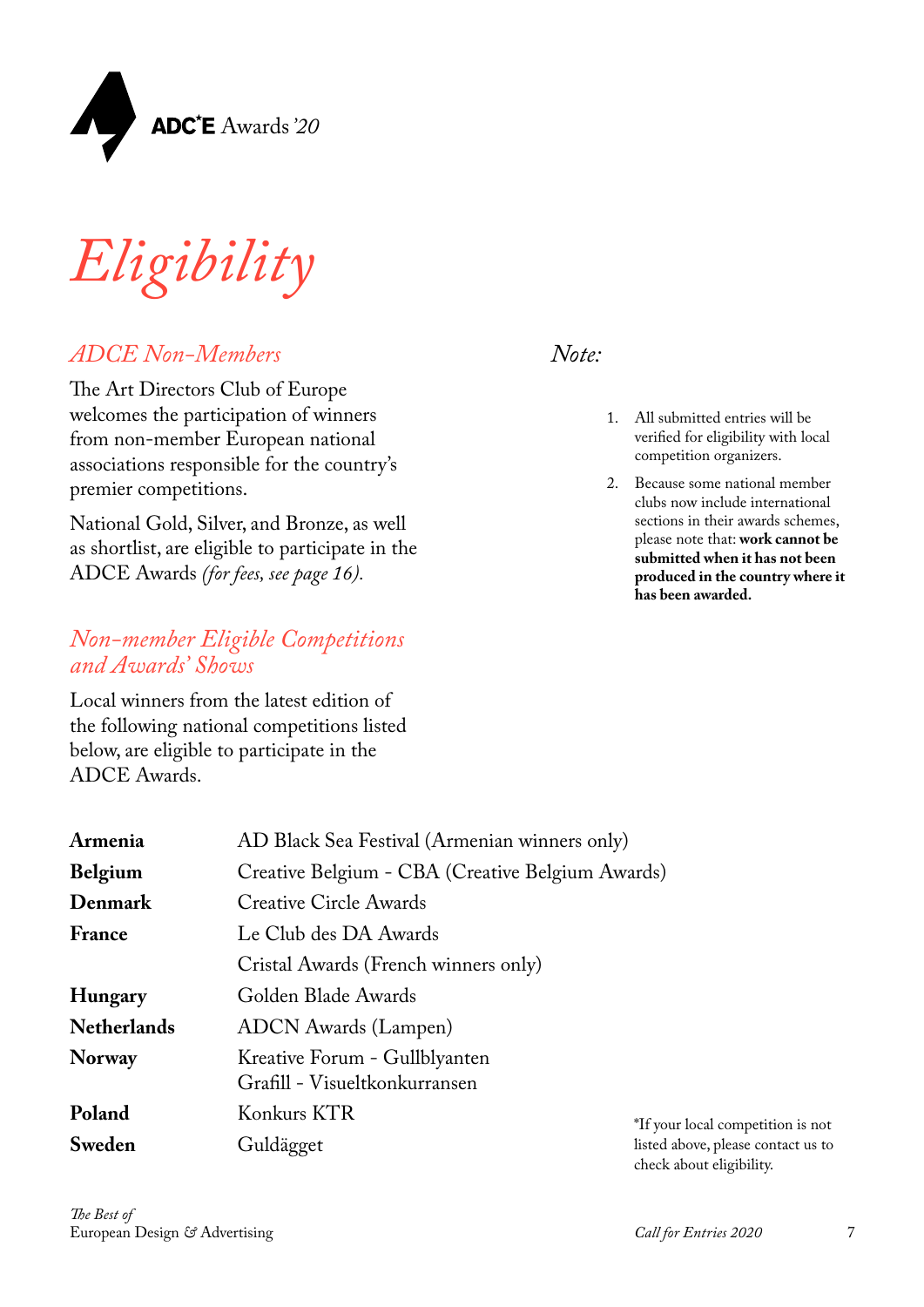

*Categories*

### *1. Film & Audio*

- 1.1 TV / Cinema Commercials
- 1.2 Online Videos
- 1.3 Audio / Radio Commercials
- 1.4 Film & Audio for non-profit / public service / NGO 1.5 Craft - direction,
- cinematography and editing
- 1.6 Craft music and sound
- 1.7 Craft animation, VFX, CGI and 3D
- 1.8 Any Other

### *2. Print & Outdoor*

- 2.1 Outdoor (including poster and billboard) 2.2 Digital Screens – non-static outdoor advertising
- 2.3 Special outdoor *(Ambient, Experiential, Outdoor installations, ...)*
- 2.4 Print Advertising *(Press / Magazines)*
- 2.5 Direct Marketing (one-to-one printed campaigns)
- 2.6 Print & Outdoor for non-profit / public service / NGO
- 2.7 Craft Photography
- 2.8 Craft Illustration

### *3. Interactive & Mobile*

- 3.1 Interactive design *(Websites, online publications)*
- 3.2 Interactive campaigns, including rich media formats
- 3.3 Place-specific experiences *(Interactive museums, kiosks, POS, ...)*
- 3.4 Data Visualisation
- 3.5 Social Media Campaigns
- 3.6 Interactive & Mobile for non-profit / public service / NGO
- 3.7 Digital Service Experience *(Shops, e-services, on-line apps)*
- 3.8 Any Other

### *4. Design*

- 4.1 Graphic Communication *Poster, Promotional Item, Integrated Graphics, Data Visualization*
- 4.2 Editorial Design *(Book, Magazine, Corporate Publication, Annual Reports)*
- 4.3 Corporate Brand Identity
- 4.4 Logotype
- 4.5 Illustration
- 4.6 Photography
- 4.7 Packaging
- 4.8 Motion Graphics
- 4.9 Spatial Design
- 4.10 Typography
- 4.11 Any other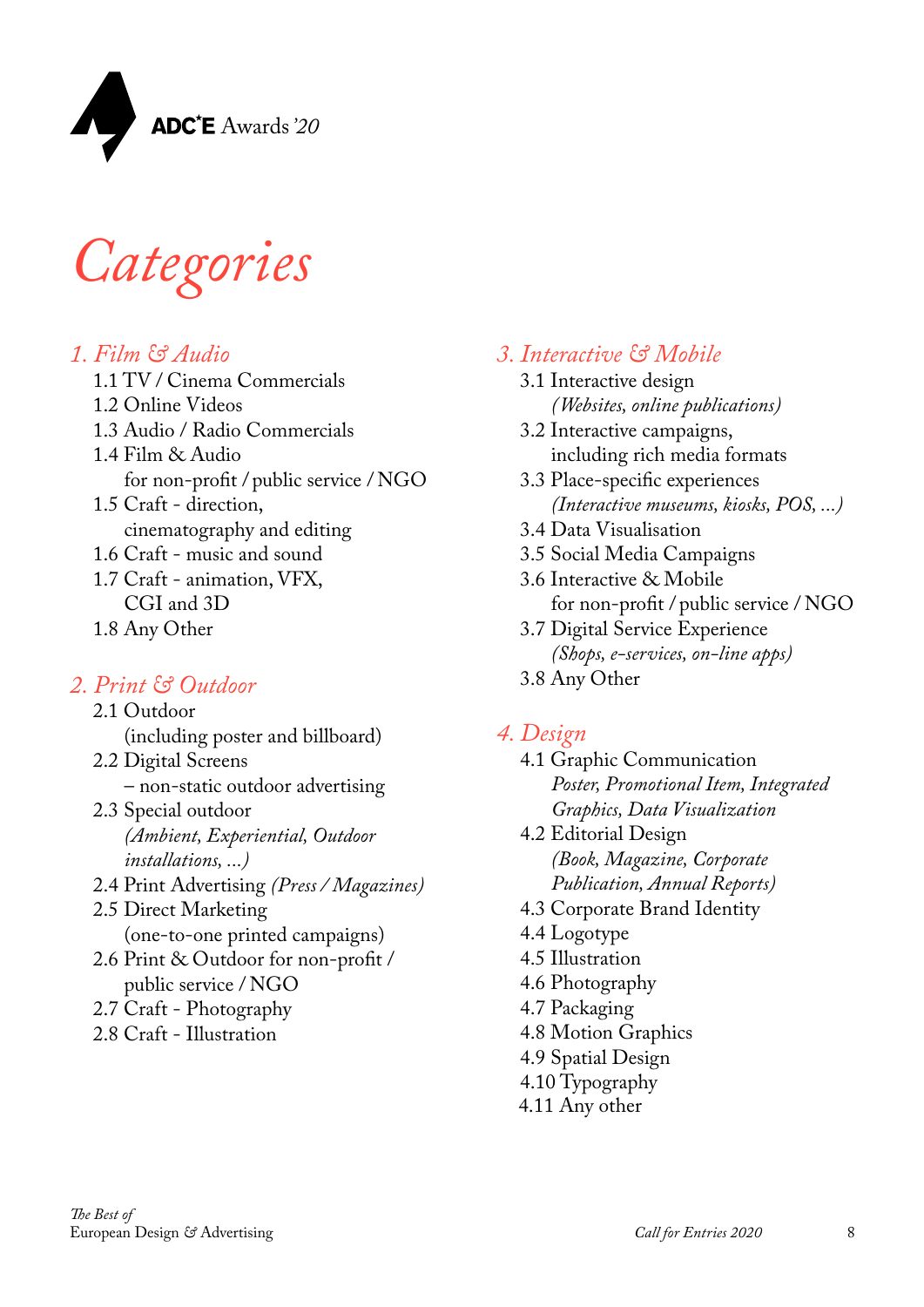

*Categories*

### *5. Brand Experience*

- 5.1 Point of sale experience and activation
- 5.2 Promotions
- 5.3 Live Stunts Brand Activation
- 5.4 New use of media
- 5.5 Branded Spaces
- 5.6 PR / Events

### *6. Integrated & Innovation*

- 6.1 Integrated Campaigns for commercial brands
- 6.2 Integrated and Innovation for non-profit / public service / NGO
- 6.3 Branded Content
- 6.4 Best use of Technology
- 6.5 Best use of data
- 6.6 Product / Service innovation

*7. European Student of the Year*  7.1 Graphic Design / Product Design 7.2 Communication ideas

### *8. European Best Young Creative*

8.1 Graphic Design / Product Design 8.2 Communication ideas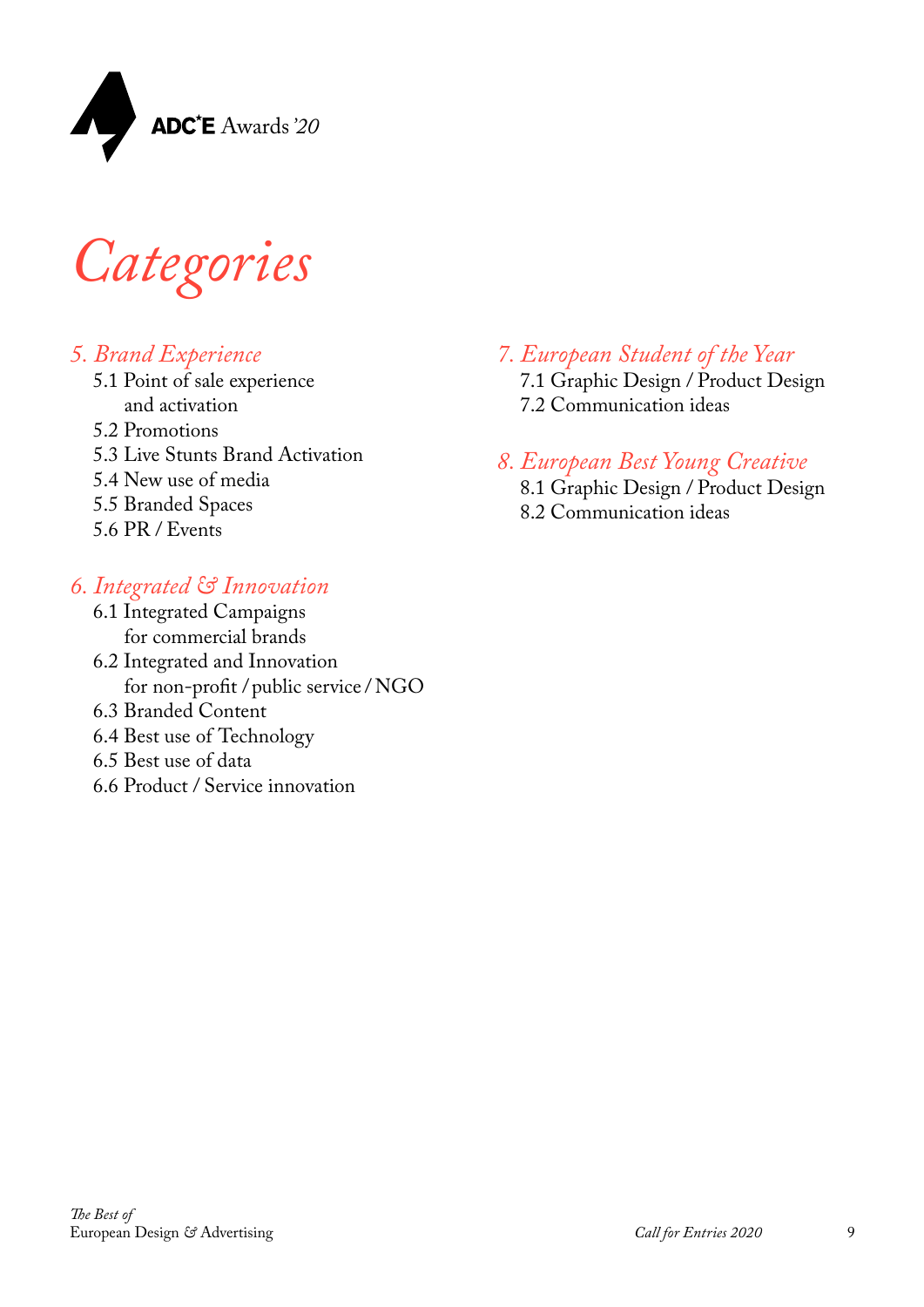

### *Registration process*

### *1*

Registration must be done online at: <http://adce.submit.to>

Each entry form will be assigned an **Entry ID number** (automatically generated by the system). You can fill in the online entry form and make any changes you consider necessary up to the final registration deadline on 13 November 2020. No modification will be allowed after that date.

Works can only be entered once for each award received locally. The work must be entered in the category where it was locally awarded when possible. In case the ADCE categories do not match the local categories, the work should be entered in the closest fit possible.

### *2*

**All necessary images, video or sound files for the submitted works must be uploaded to the online entry platform.** Depending on the category *(see Formats, pages 11-15)*, entries may only be required to upload digital material to the online entry platform, while in some cases (i.e. Design) printed samples of works will also be **required for Judging Day** and must be sent to Barcelona by post. These must be labeled with the corresponding **Entry ID number**, and include an attached printed copy of the entry form (look for the PRINT icon on the online platform).

### *3*

Works submitted for judging in more than one category must be individually entered in each category.

*Note:*

Entry forms and work descriptions must be clear and correctly spelled in English, as this information will come from the form and used for promotional purposes (annual, exhibition, etc.)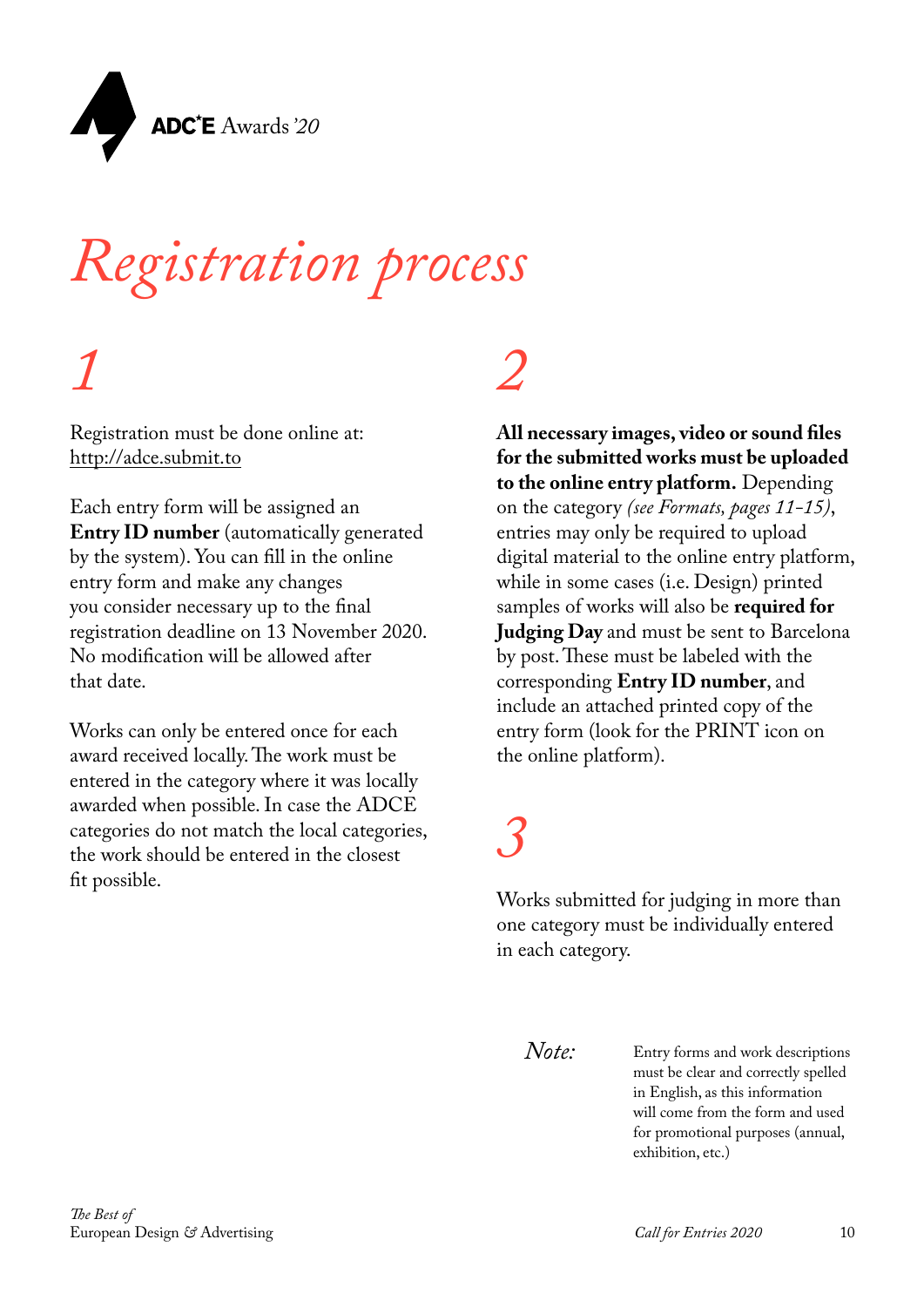

*Formats and specs*

**All necessary images, videos, or sound files for the submitted works must be uploaded to the online entry platform.**  In addition, in some specific cases works must also be sent to the ADCE office in printed format (printed sample) for judging.

*Note:*

Descriptions of each piece must be included in the online entry form. They will be used for judging and also for publication. Please ensure the descriptions are written in correct English and contain no spelling or typographical errors.

*Technical requirements for each format:*

### *Videos:*

**1920x1080 px** (codec H.264)

*Important:* 1st frame must not be black!

- Maximum video length is 2,5 min.
- Maximum file size is 500Mb
- English voice over or subtitles

*Sound Videos:* **1920x1080 px** (codec H.264)

*Important*: Download [this image](https://www.dropbox.com/s/8krahb6lacsffh8/SoundVideo_mp3_Asset.png?dl=0) to add it to your audio file in order to upload it to the platform as a sound video (mp3 files are not accepted).

Text caption in English (Font Helvetica Bold 55, white on black, line space 60).

### *Images for Web & Print purposes:*

- · **JPG 1920 x 1080 px** 72 dpi (RGB). Portrait or landscape.
- · **JPG A4** (297 x 210 mm) 300 dpi (CMYK). Portrait or landscape.

### *3D and Printed Samples:*

· 3D Real size samples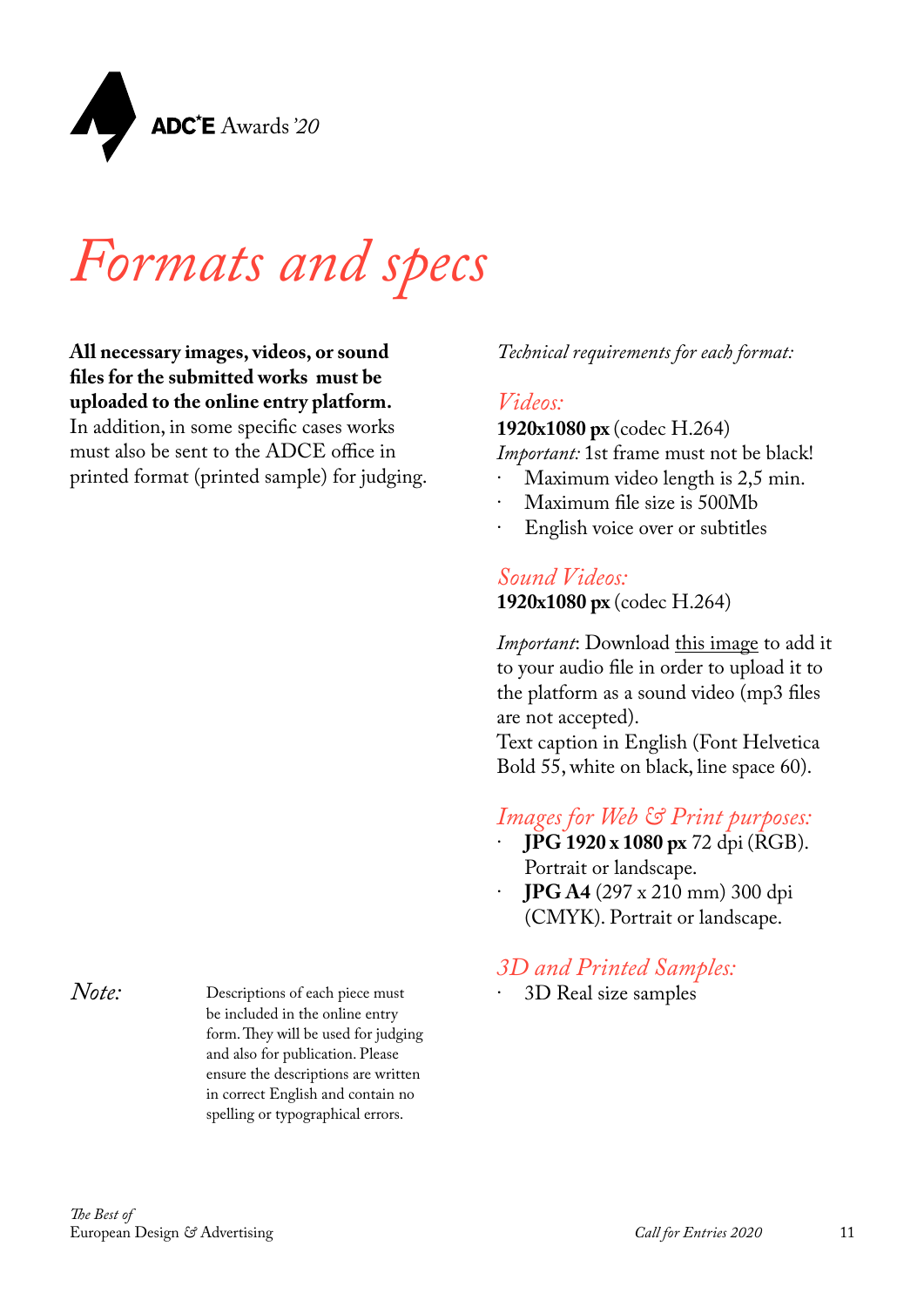

| <b>CATEGORY</b>                                    |                                                                                  | Upload files to the on-line entry<br>platform: <u>http://adce.submit.to</u> |
|----------------------------------------------------|----------------------------------------------------------------------------------|-----------------------------------------------------------------------------|
| $\mathcal I$<br>FILM &<br><i>AUDIO</i>             | 1.1 TV / Cinema Commercials<br>1.2 Online Videos                                 | - Video<br>- <b>Images</b> : Upload 3 to 6 images                           |
|                                                    | 1.3 Audio / Radio Commercials                                                    | - Sound video                                                               |
|                                                    | 1.4 Film & Audio for non-profit /<br>public service / NGO                        | - Sound video<br>- Video<br>- <b>Images</b> : Upload 3 to 6 images          |
|                                                    | 1.5 Craft - direction,<br>cinematography and editing                             | - Video<br>- <b>Images:</b> Upload 3 to 6 images                            |
|                                                    | 1.6 Craft - music and sound                                                      | - Sound video                                                               |
|                                                    | 1.7 Craft - animation, VFX,<br>CGI and 3D                                        | - Video<br>- Images: Upload 3 to 6 images                                   |
|                                                    | 1.8 Any Other                                                                    |                                                                             |
| $\overline{2}$<br><b>PRINT</b> &<br><b>OUTDOOR</b> | 2.1 Outdoor<br>(including poster and billboard)                                  | - Images: Upload 3 to 6 images                                              |
|                                                    | 2.2 Digital Screens - Non-static<br>outdoor advertising                          | - Video                                                                     |
|                                                    | 2.3 Special outdoor<br>(ambient, experiential, outdoor<br><i>installations</i> , | - Video<br>- Images: Upload 3 to 6 images                                   |
|                                                    |                                                                                  |                                                                             |

**Contract** 

 $\sim$  100

 $\mathbb{R}^2$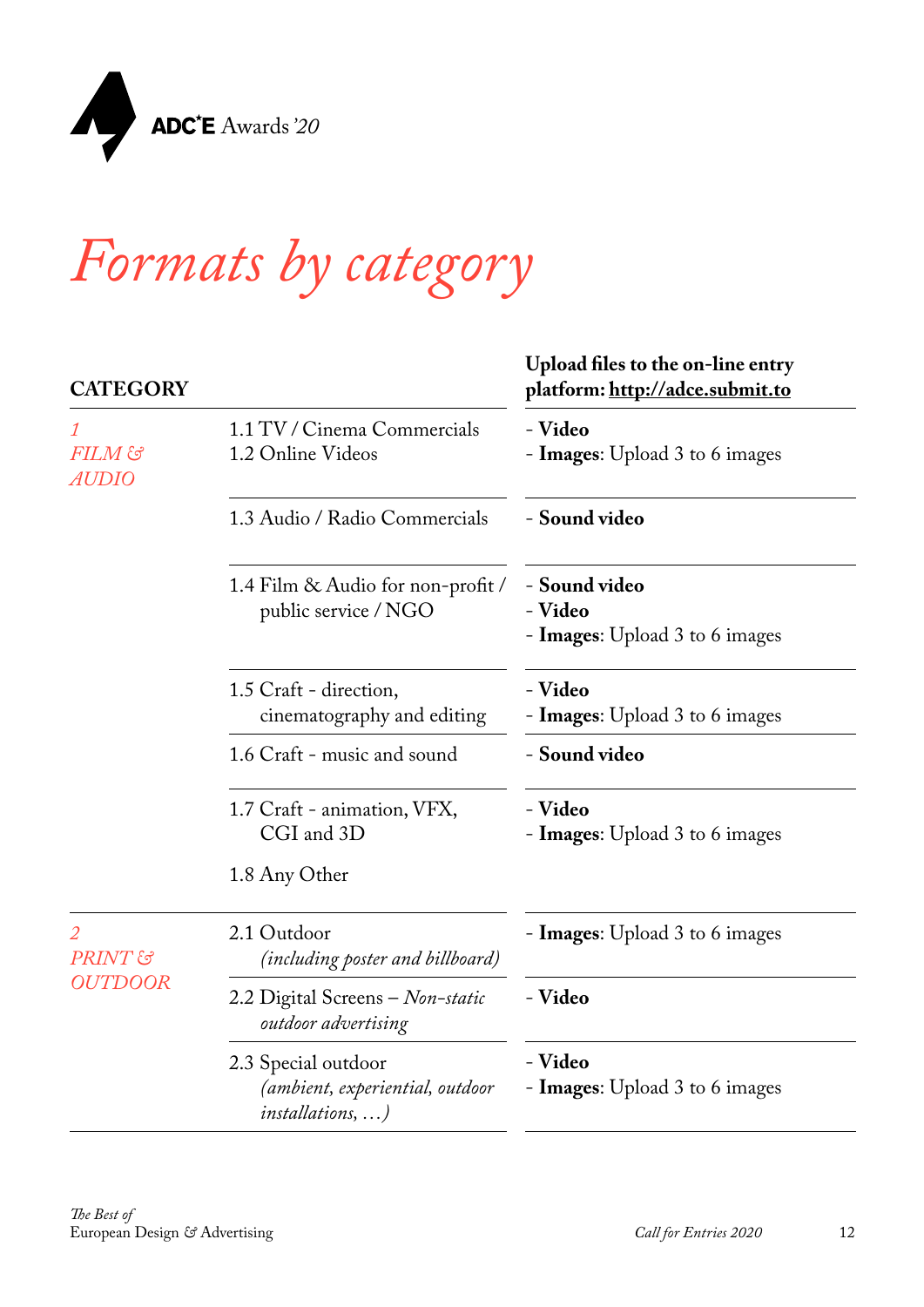

| <b>CATEGORY</b>                                            |                                                                                                                                                                                                                                                                                                             | Upload files to the on-line entry<br>platform: http://adce.submit.to |
|------------------------------------------------------------|-------------------------------------------------------------------------------------------------------------------------------------------------------------------------------------------------------------------------------------------------------------------------------------------------------------|----------------------------------------------------------------------|
|                                                            | 2.4 Print Advertising<br>(Press / Magazines)                                                                                                                                                                                                                                                                | - Images: Upload 3 to 6 images                                       |
|                                                            | 2.5 Direct Marketing (one-to-one<br>printed campaigns)                                                                                                                                                                                                                                                      | - Video<br>- <b>Images:</b> Upload 3 to 6 images                     |
|                                                            | 2.6 Print & Outdoor for non-<br>profit / public service / NGO<br>2.7 Craft - Photography<br>2.8 Craft - Illustration                                                                                                                                                                                        | - <b>Images:</b> Upload 3 to 6 images                                |
| $\mathcal{S}$<br><i>INTERACTIVE</i><br><b>&amp; MOBILE</b> | 3.1 Interactive design<br>(websites, online publications)<br>3.2 Interactive campaigns,<br>including rich media formats                                                                                                                                                                                     | - URL<br>- Video<br>- Images: Upload 3 to 6 images                   |
|                                                            | 3.3 Place-specific experiences<br>(Interactive museums, Kiosks,<br>POS,)<br>3.4 Data Visualisation<br>3.5 Social Media Campaigns<br>3.6 Interactive & Mobile for<br>non-profit / public service /<br><b>NGO</b><br>3.7 Digital Service Experience<br>$(Shops, E-service,$<br>On-line apps)<br>3.8 Any Other | - Video<br>- <b>Images:</b> Upload 3 to 6 images                     |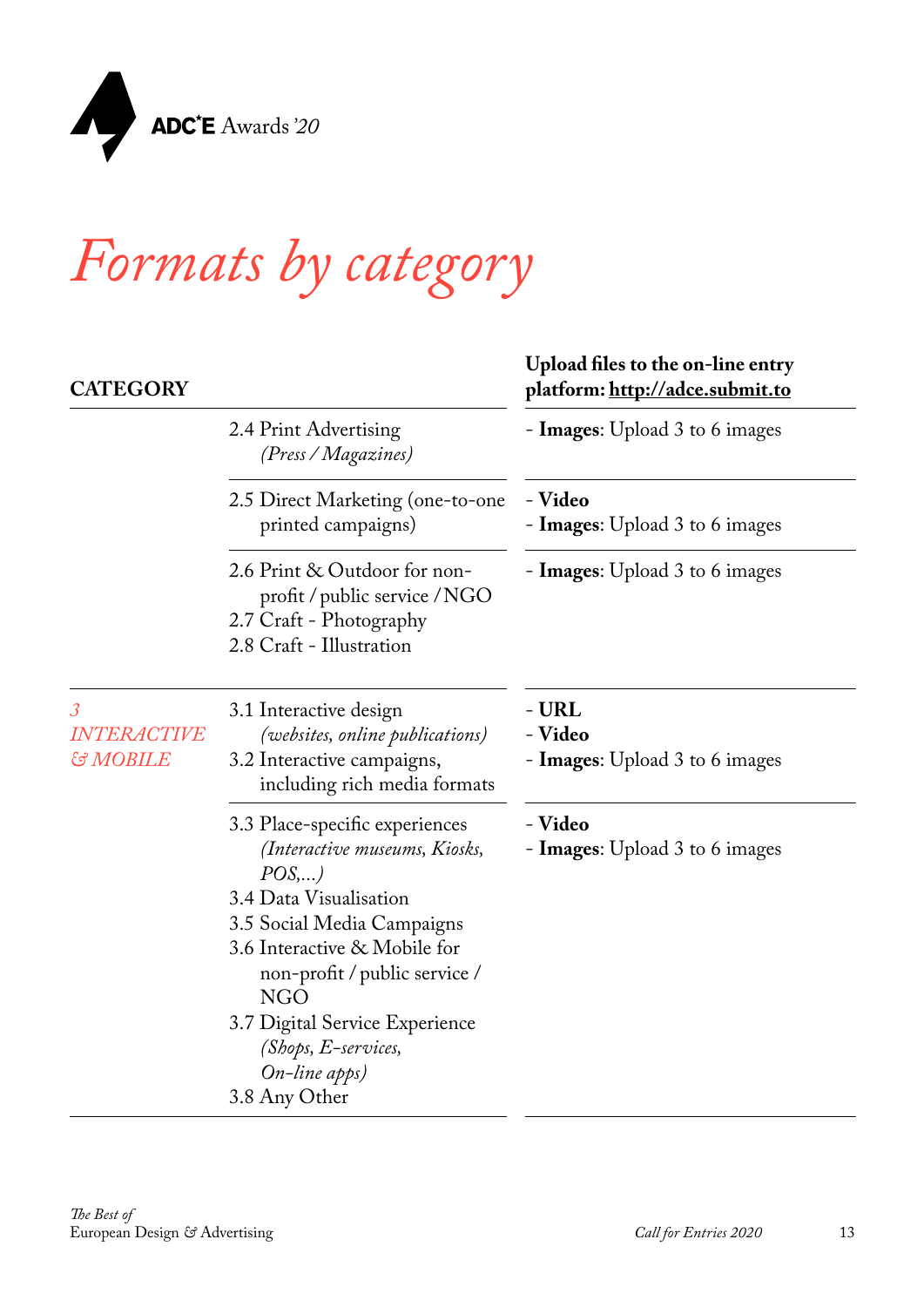

### **CATEGORY**

*4* 

*5*

#### **platform:<http://adce.submit.to>** *DESIGN* 4.1 Graphic Communication *(Poster, Promotional Item, Integrated Graphics, Data Visualization)* - **Video** - **Images**: Upload 3 to 6 images 4.2 Editorial Design *(Book, Magazine, Corporate Publication, Annual Reports)* 4.3 Corporate Brand Identity **- Printed Samples**  (sent to ADCE office for judging) - **Video** - **Images**: Upload 3 to 6 images 4.4 Logotype 4.5 Illustration 4.6 Photography - **Images**: Upload 3 to 6 images 4.7 Packaging **- 3D and Printed Sample**s (sent to ADCE office for judging) - **Images**: Upload 3 to 6 images 4.8 Motion Graphics 4.9 Spatial Design 4.10 Typography 4.11 Any other - **Video** - **Images**: Upload 3 to 6 images *BRAND EXPERIENCE*  5.1 Point of sale experience and activation 5.2 Promotions 5.3 Live Stunts Brand Activation 5.4 New use of media - **Video** - **Images**: Upload 3 to 6 images

- 5.5 Branded Spaces
- 5.6 PR / Events

#### *The Best of*  European Design *&* Advertising

**Upload files to the on-line entry**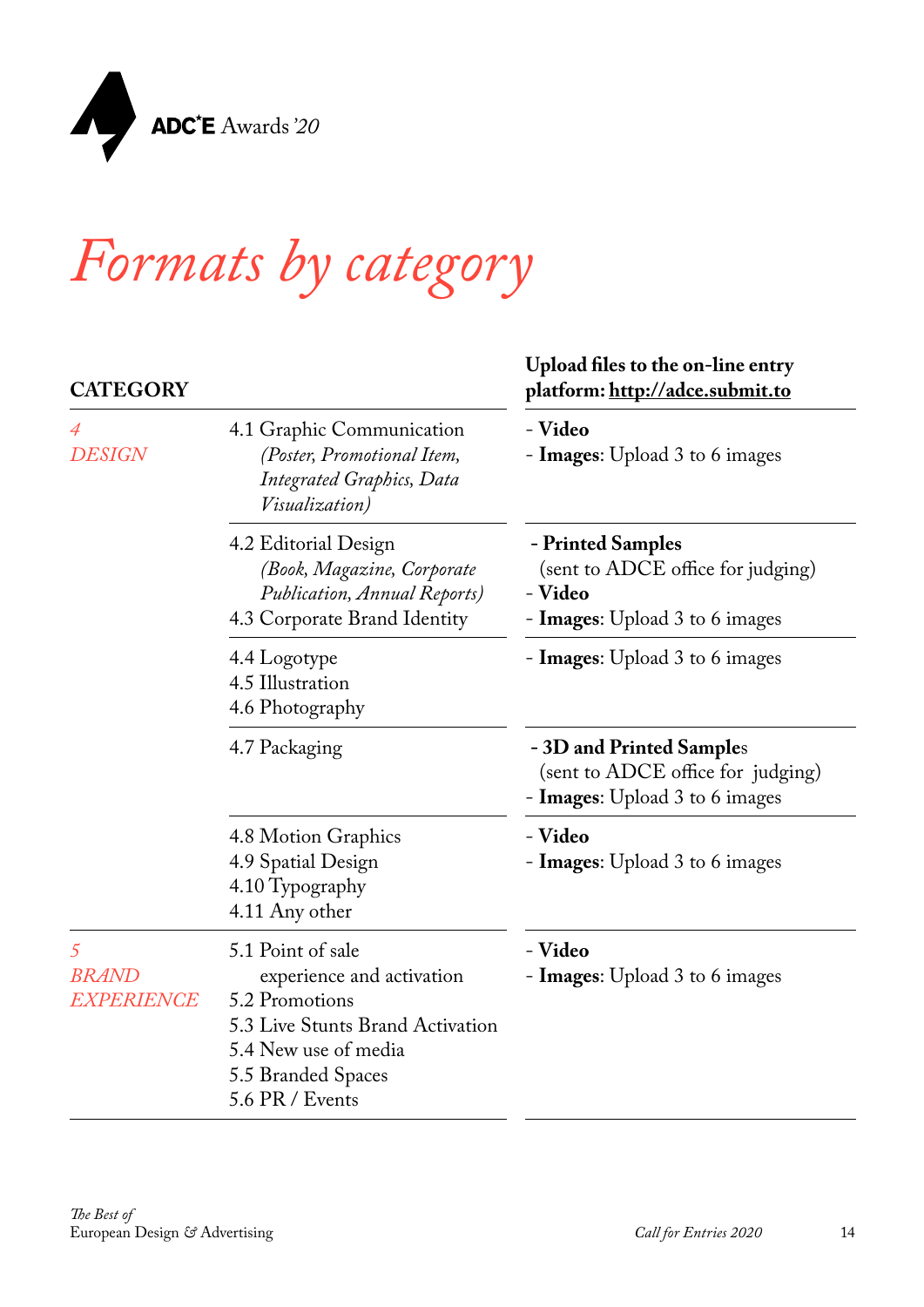

#### **CATEGORY**

#### **Upload files to the on-line entry platform:<http://adce.submit.to>**

| 6<br><b>INTEGRATED</b><br>හි<br>INNOVATION              | 6.1 Integrated Campaigns<br>for commercial brands<br>6.2 Integrated and Innovation for<br>non-profit / public service /<br><b>NGO</b><br>6.3 Branded Content<br>6.4 Best use of Technology<br>6.5 Best use of data<br>6.6 Product / Service innovation | - Video<br>- <b>Images:</b> Upload 3 to 6 images |
|---------------------------------------------------------|--------------------------------------------------------------------------------------------------------------------------------------------------------------------------------------------------------------------------------------------------------|--------------------------------------------------|
| <i>EUROPEAN</i><br><b>STUDENT OF</b><br><b>THE YEAR</b> | 7.1 Graphic Design<br>/ Product Design<br>7.2 Communication ideas                                                                                                                                                                                      | - Video<br>- <b>Images:</b> Upload 3 to 6 images |
| 8<br>EUROPEAN<br><b>BESTYOUNG</b><br><b>CREATIVE</b>    | 8.1 Graphic Design<br>/ Product Design<br>8.2 Communication ideas                                                                                                                                                                                      | - Video<br>- <b>Images:</b> Upload 3 to 6 images |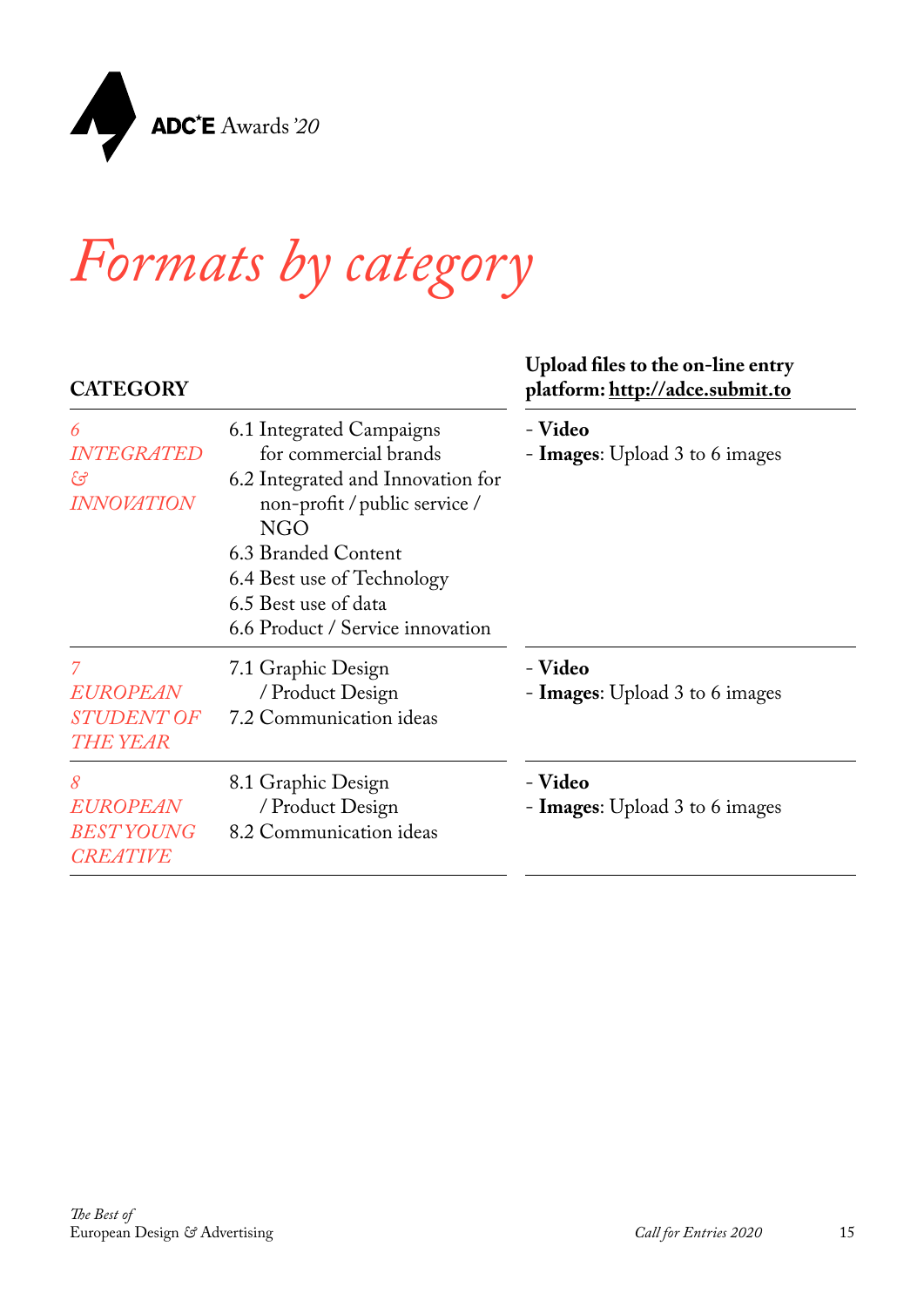

*Fees*

Due the Covid-19 exceptional circumstances, ADCE is offering 50% discount on all entry fees.

#### *ADCE members:*

Winning works from ADCE affiliated national competitions *(see list, page 5-6).*

#### **Regular price**

| Gold:                                      | Free entry $(0)$        |
|--------------------------------------------|-------------------------|
| Silver:                                    | <del>120€</del> / entry |
| Bronze and Shortlist: $190 \in \ell$ entry |                         |

### **Special price edition 2020\***

 $60 \text{E}$  / entry 95€ / entry

\* +21% VAT is applicable to entries from Spain and individual person/freelance.

### *ADCE non-members:*

Winning works from other National competitions outside of the ADCE Network *(see list, page 7).*

#### **Regular price**

Gold, Silver, Bronze and Shortlist: 290€ / entry

#### **Special price edition 2020\*** 145€ / entry

\* +21% VAT where applicable

These fees apply to all registrations submitted by **13 November 2020.**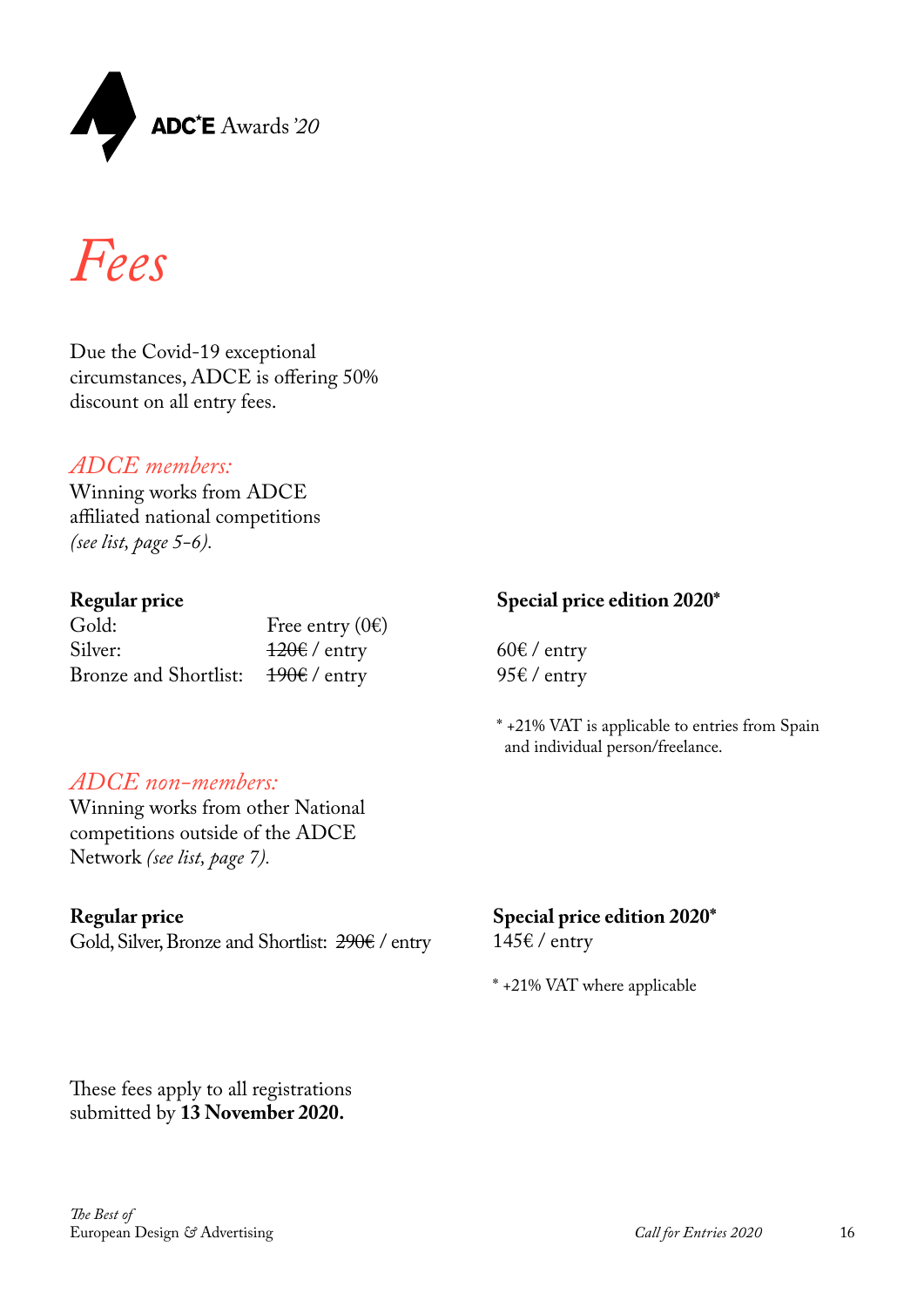

*Payment*

*Online payment* Fees can be paid directly online on the registration platform.

*Bank Transfer* Payments can also be made to the following bank account:

*Caixabank* Passeig Sant Gervasi, 52 08022 Barcelona / SPAIN *IBAN number:* ES60 2100 3084 8322 0038 4200 *SWIFT CODE:* CAIXESBBXXX *VAT:* ESG63983621

If you require any assistance with *Important:* the payment process, please contact [awards@adceurope.org](mailto:awards%40adceurope.org?subject=)

Failure to make payment will automatically exclude works from the judging session.

In your transfer information, please **indicate the Entry ID number and country** corresponding to the work you are submitting and paying for. If you are paying for more than one entry with the same transfer, please indicate all the Entry ID numbers.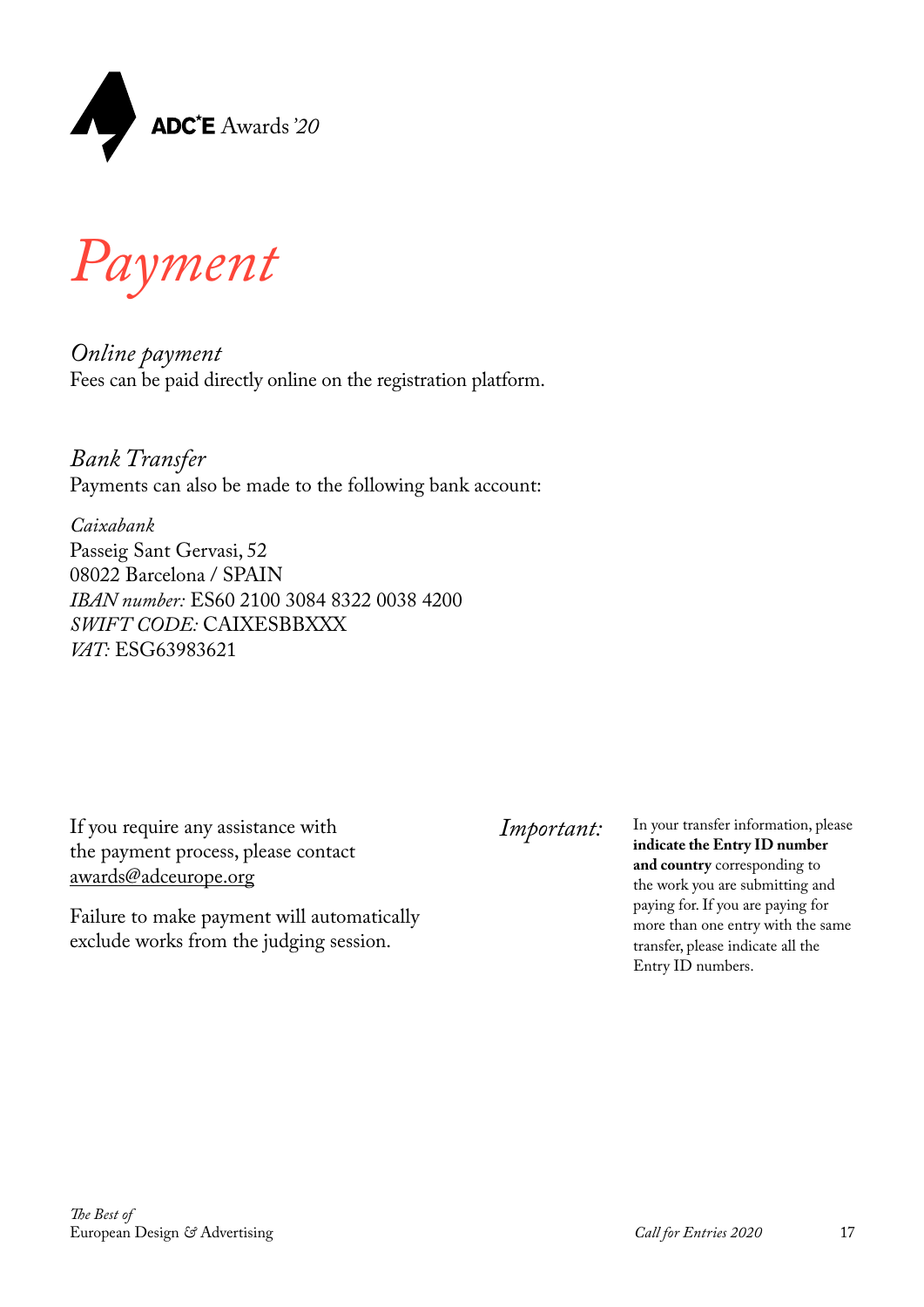

### *Packing and shipping*

### *For 3D and printed samples:*

Each entry must be sent with the attached entry form, printed from the online entry platform (look for the PRINT icon on the online platform), including the Entry ID number, full address and contact person. Entry forms should be attached with drafting tape (**do not glue or mount**) to clearly identify the work.

\* If sending more than one entry, pack the entries by category, and number each item in the preferred viewing sequence (1 of 3, 2 of 3, etc.)

*Reception dates:* From 28 September until 19 November only

Due to Covid-19 restrictions no delivery will be accepted before September 28.

#### *Address:*

ADCE Awards attention: Bàrbara Recasens Disseny Hub Barcelona c/ Badajoz 175 08018 Barcelona SPAIN

*Delivery Hours:* Mon-Friday: 8:00 – 18:00

*Important*: Write the following on the outside of the package:

"INTERNATIONAL EXHIBITION / CONTEST MATERIAL / NO COMMERCIAL VALUE"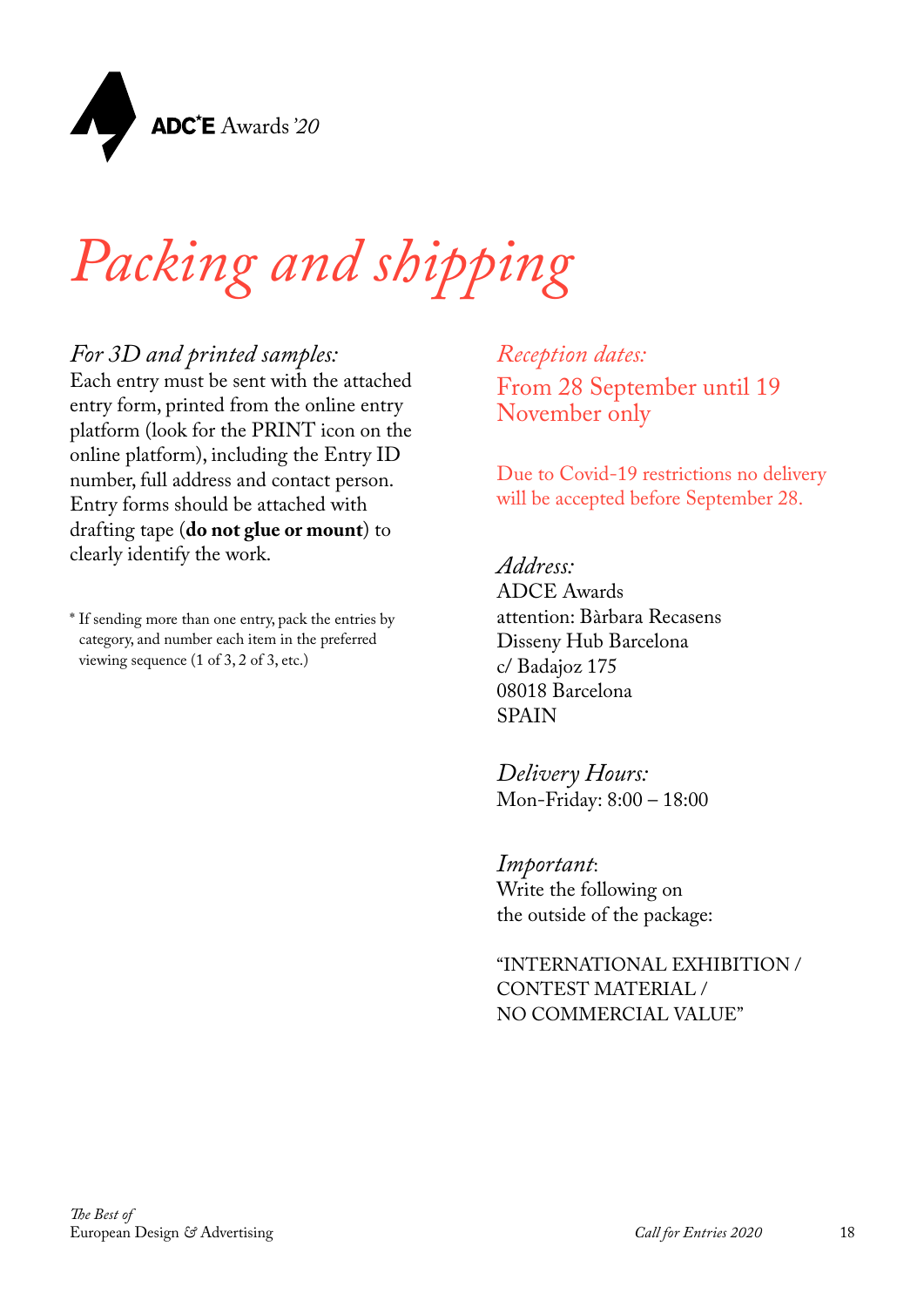

*Deadline*

### **Official Closing Date: 13 November 2020**

All physical material sent for the ADCE Awards 2020 must be received at the Barcelona office by Thursday, **19 November 2020**, before 18:00h.

If you encounter problems with this date, please contact us at [awards@adceurope.org.](mailto:awards%40adceurope.org.?subject=)



#### *(Only for ADCE country members)*

Unless the work is requested for return, all entries will be offered to clubs for exhibition purpose. ADCE is a non-profit organization dedicated to fostering and rewarding creative excellence in European Design & Advertising, therefore any return of entries will be sent by international courier at the entrant's expense.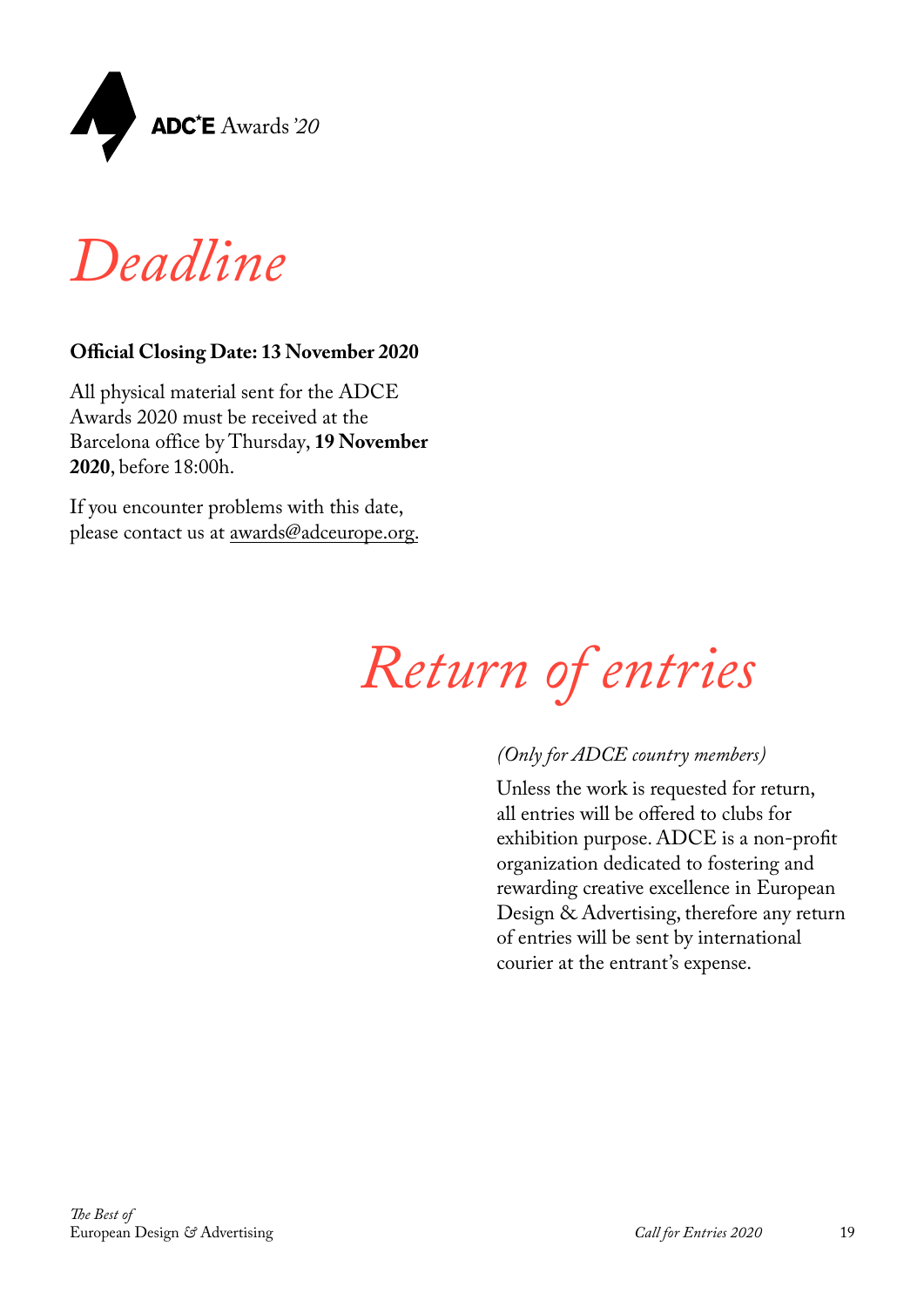

### *Entrant information*

Should you have any queries regarding entry details please contact:

### **Bàrbara Recasens**

Project Manager Art Directors Club of Europe

Telephone: +34 932 566 765 / 932 566 766 Email: [awards@adceurope.org](mailto:awards%40adceurope.org?subject=) Website: [www.adceurope.org](http://www.adceurope.org)